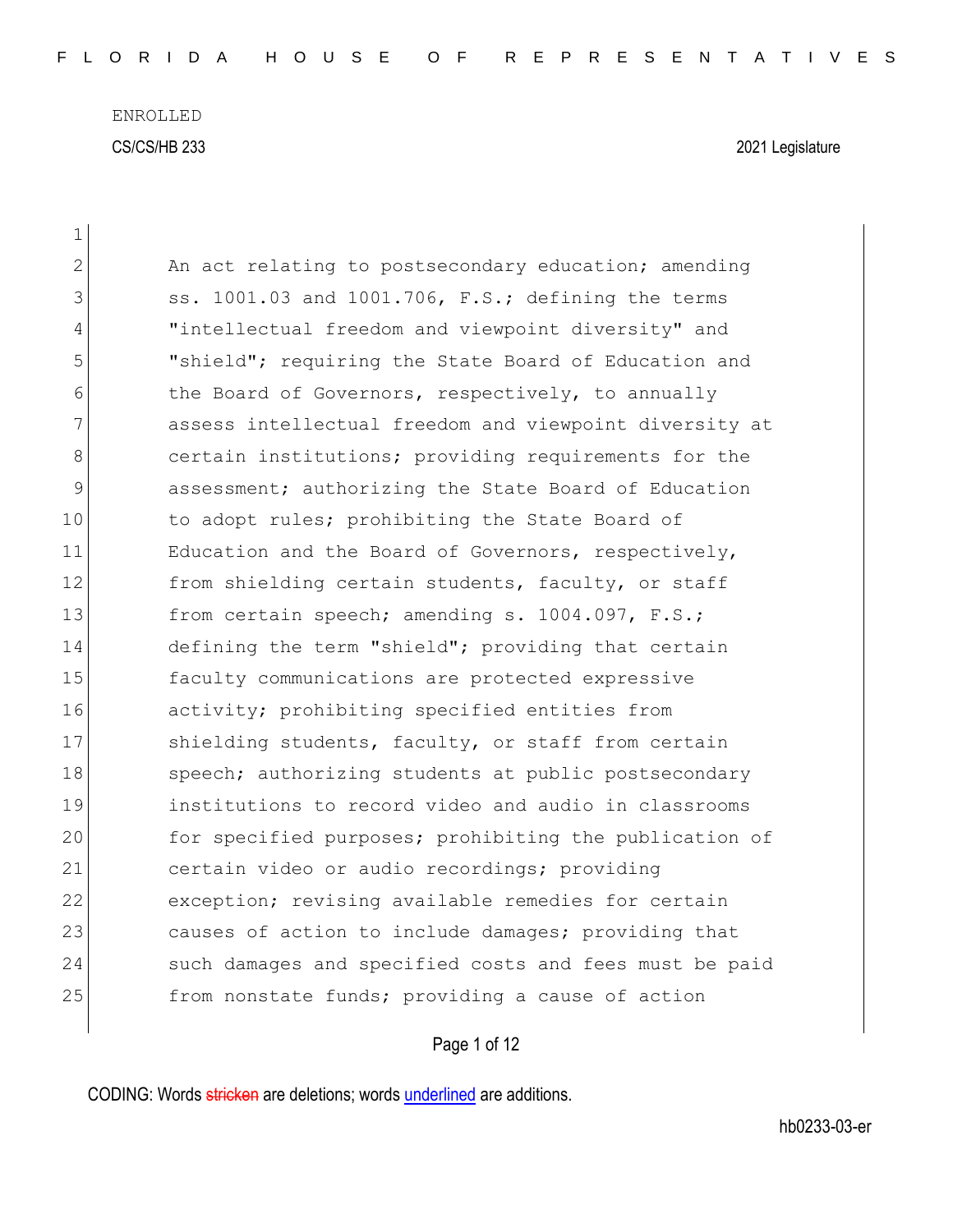|  |  |  |  |  |  | FLORIDA HOUSE OF REPRESENTATIVES |  |  |  |  |  |  |  |  |
|--|--|--|--|--|--|----------------------------------|--|--|--|--|--|--|--|--|
|  |  |  |  |  |  |                                  |  |  |  |  |  |  |  |  |

| 26 | against a person who publishes certain video or audio           |
|----|-----------------------------------------------------------------|
| 27 | recordings; providing a limitation on the amount that           |
| 28 | can be recovered; amending s. 1004.26, F.S.; requiring          |
| 29 | university student governments to adopt certain                 |
| 30 | internal procedures; providing requirements for such            |
| 31 | procedures; amending s. 1006.60, F.S.; requiring the            |
| 32 | State Board of Education and the Board of Governors to          |
| 33 | require certain institutions to adopt codes of                  |
| 34 | conduct; providing requirements for such codes of               |
| 35 | conduct; providing that such codes of conduct include           |
| 36 | certain due process rights; providing an effective              |
| 37 | date.                                                           |
| 38 |                                                                 |
| 39 | Be It Enacted by the Legislature of the State of Florida:       |
| 40 |                                                                 |
| 41 | Section 1. Subsection (19) is added to section 1001.03,         |
| 42 | Florida Statutes, to read:                                      |
| 43 | 1001.03 Specific powers of State Board of Education.-           |
| 44 | INTELLECTUAL FREEDOM AND VIEWPOINT DIVERSITY<br>(19)            |
| 45 | ASSESSMENT.-                                                    |
| 46 | For the purposes of this subsection, the term:<br>(a)           |
| 47 | 1. "Intellectual freedom and viewpoint diversity" means         |
| 48 | the exposure of students, faculty, and staff to, and the        |
| 49 | encouragement of their exploration of, a variety of ideological |
| 50 | and political perspectives.                                     |
|    |                                                                 |

Page 2 of 12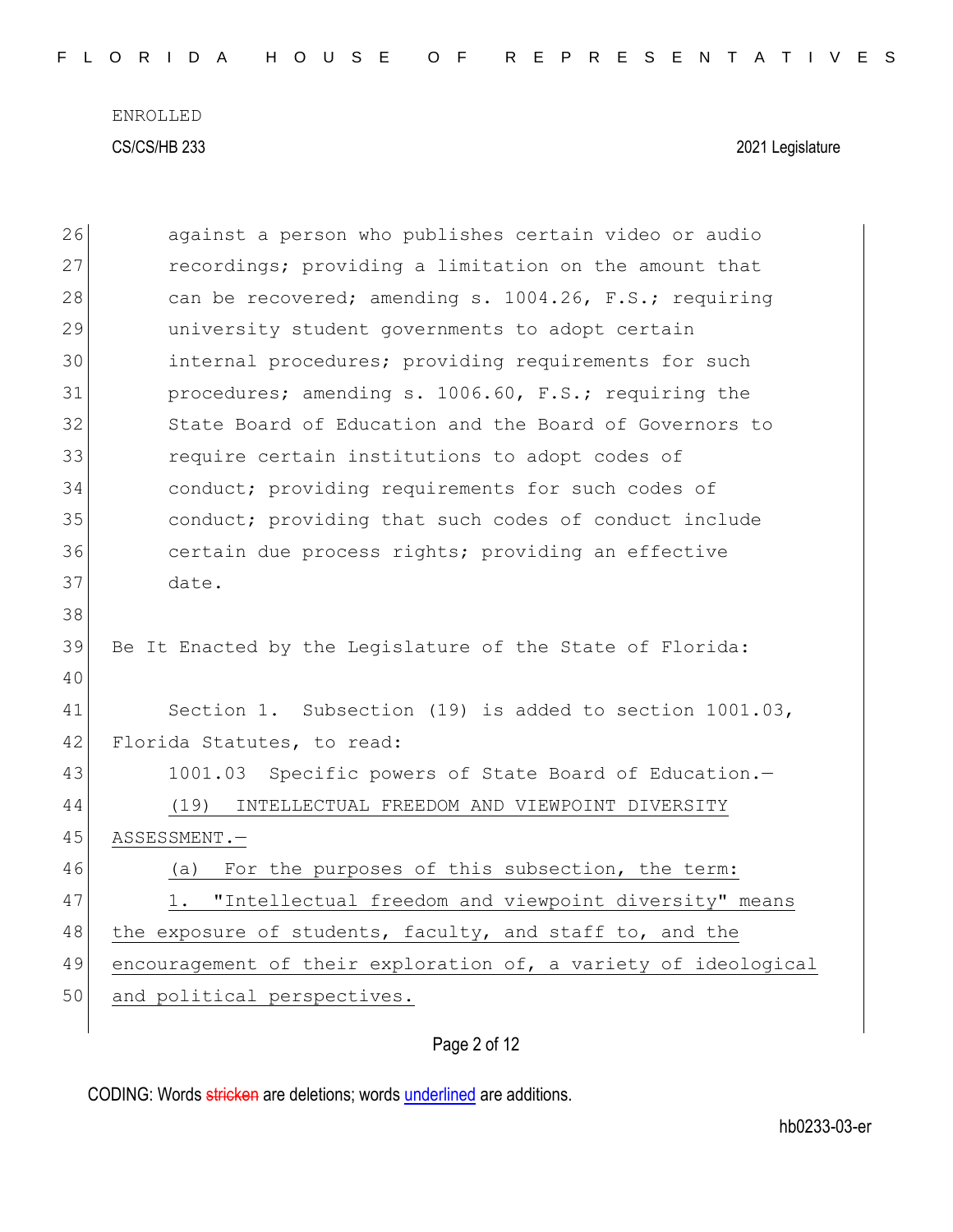| 51 | "Shield" means to limit students', faculty members', or<br>2.    |
|----|------------------------------------------------------------------|
| 52 | staff members' access to, or observation of, ideas and opinions  |
| 53 | that they may find uncomfortable, unwelcome, disagreeable, or    |
| 54 | offensive.                                                       |
| 55 | The State Board of Education shall require each<br>(b)           |
| 56 | Florida College System institution to conduct an annual          |
| 57 | assessment of the intellectual freedom and viewpoint diversity   |
| 58 | at that institution. The State Board of Education shall select   |
| 59 | or create an objective, nonpartisan, and statistically valid     |
| 60 | survey to be used by each institution which considers the extent |
| 61 | to which competing ideas and perspectives are presented and      |
| 62 | members of the college community, including students, faculty,   |
| 63 | and staff, feel free to express their beliefs and viewpoints on  |
| 64 | campus and in the classroom. The State Board of Education shall  |
| 65 | annually compile and publish the assessments by September 1 of   |
| 66 | each year, beginning on September 1, 2022. The State Board of    |
| 67 | Education may adopt rules to implement this paragraph.           |
| 68 | The State Board of Education may not shield students,<br>(C)     |
| 69 | faculty, or staff at Florida College System institutions from    |
| 70 | free speech protected under the First Amendment to the United    |
| 71 | States Constitution, Art. I of the State Constitution, or s.     |
| 72 | 1004.097.                                                        |
| 73 | Section 2.<br>Subsection (13) is added to section 1001.706,      |
| 74 | Florida Statutes, to read:                                       |
| 75 | 1001.706 Powers and duties of the Board of Governors.-           |
|    |                                                                  |
|    | Page 3 of 12                                                     |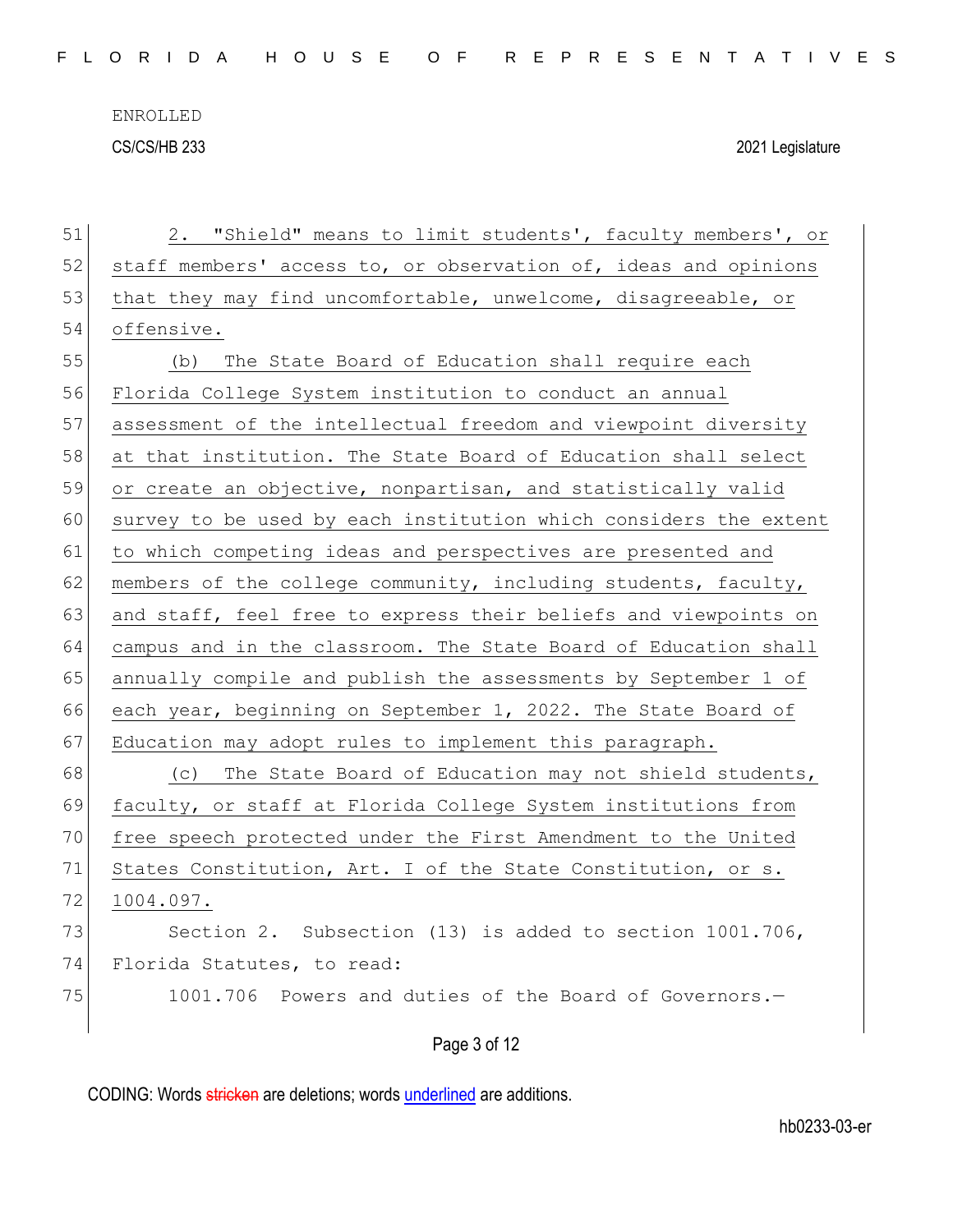ENROLLED

CS/CS/HB 233 2021 Legislature

| 76  | (13) INTELLECTUAL FREEDOM AND VIEWPOINT DIVERSITY               |
|-----|-----------------------------------------------------------------|
| 77  | ASSESSMENT.-                                                    |
| 78  | (a) For the purposes of this subsection, the term:              |
| 79  | 1. "Intellectual freedom and viewpoint diversity" means         |
| 80  | the exposure of students, faculty, and staff to, and the        |
| 81  | encouragement of their exploration of, a variety of ideological |
| 82  | and political perspectives.                                     |
| 83  | 2. "Shield" means to limit students', faculty members', or      |
| 84  | staff members' access to, or observation of, ideas and opinions |
| 85  | that they may find uncomfortable, unwelcome, disagreeable, or   |
| 86  | offensive.                                                      |
| 87  | (b) The Board of Governors shall require each state             |
| 88  | university to conduct an annual assessment of the intellectual  |
| 89  | freedom and viewpoint diversity at that institution. The Board  |
| 90  | of Governors shall select or create an objective, nonpartisan,  |
| 91  | and statistically valid survey to be used by each state         |
| 92  | university which considers the extent to which competing ideas  |
| 93  | and perspectives are presented and members of the university    |
| 94  | community, including students, faculty, and staff, feel free to |
| 95  | express their beliefs and viewpoints on campus and in the       |
| 96  | classroom. The Board of Governors shall annually compile and    |
| 97  | publish the assessments by September 1 of each year, beginning  |
| 98  | on September 1, 2022.                                           |
| 99  | The Board of Governors may not shield students,<br>(C)          |
| 100 | faculty, or staff at state universities from free speech        |
|     |                                                                 |

Page 4 of 12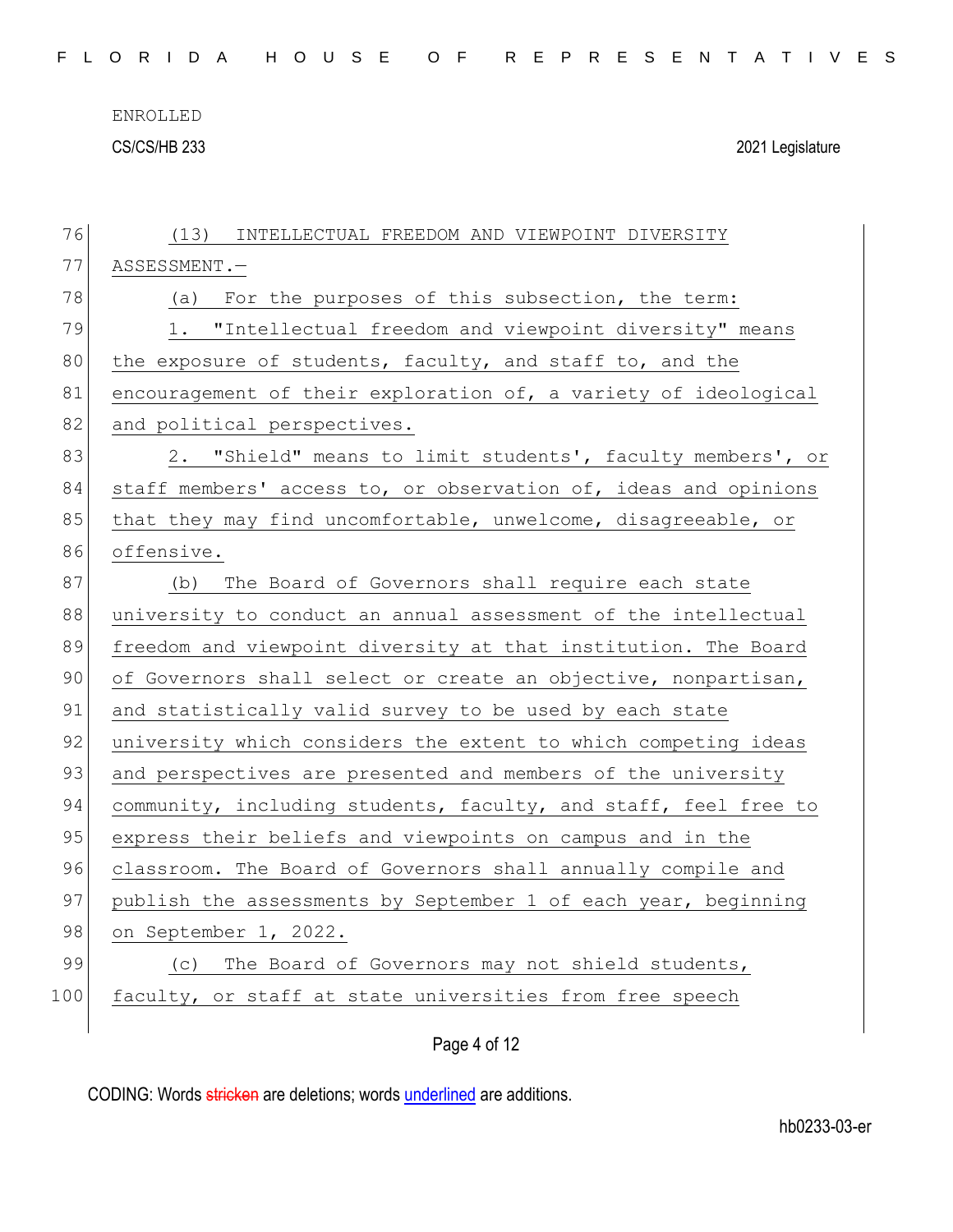| 101 | protected under the First Amendment to the United States            |
|-----|---------------------------------------------------------------------|
| 102 | Constitution, Art. I of the State Constitution, or s. 1004.97.      |
| 103 | Section 3. Paragraph (a) of subsection (3) and subsection           |
| 104 | (4) of section 1004.097, Florida Statutes, are amended,             |
| 105 | paragraph (f) is added to subsection $(2)$ , and paragraphs (f) and |
| 106 | (g) are added to subsection (3) of that section, to read:           |
| 107 | 1004.097 Free expression on campus.-                                |
| 108 | DEFINITIONS. - As used in this section, the term:<br>(2)            |
| 109 | (f) "Shield" means to limit students', faculty members',            |
| 110 | or staff members' access to, or observation of, ideas and           |
| 111 | opinions that they may find uncomfortable, unwelcome,               |
| 112 | disagreeable, or offensive.                                         |
| 113 | (3)<br>RIGHT TO FREE-SPEECH ACTIVITIES.-                            |
| 114 | Expressive activities protected under the First<br>(a)              |
| 115 | Amendment to the United States Constitution and Art. I of the       |
| 116 | State Constitution include, but are not limited to, any lawful      |
| 117 | oral or written communication of ideas, including all forms of      |
| 118 | peaceful assembly, protests, and speeches; distributing             |
| 119 | literature; carrying signs; circulating petitions; faculty          |
| 120 | research, lectures, writings, and commentary, whether published     |
| 121 | or unpublished; and the recording and publication, including the    |
| 122 | Internet publication, of video or audio recorded in outdoor         |
| 123 | areas of campus. Expressive activities protected by this section    |
| 124 | do not include defamatory or commercial speech.                     |
| 125 | A Florida College System institution or a state<br>(f)              |
|     |                                                                     |

## Page 5 of 12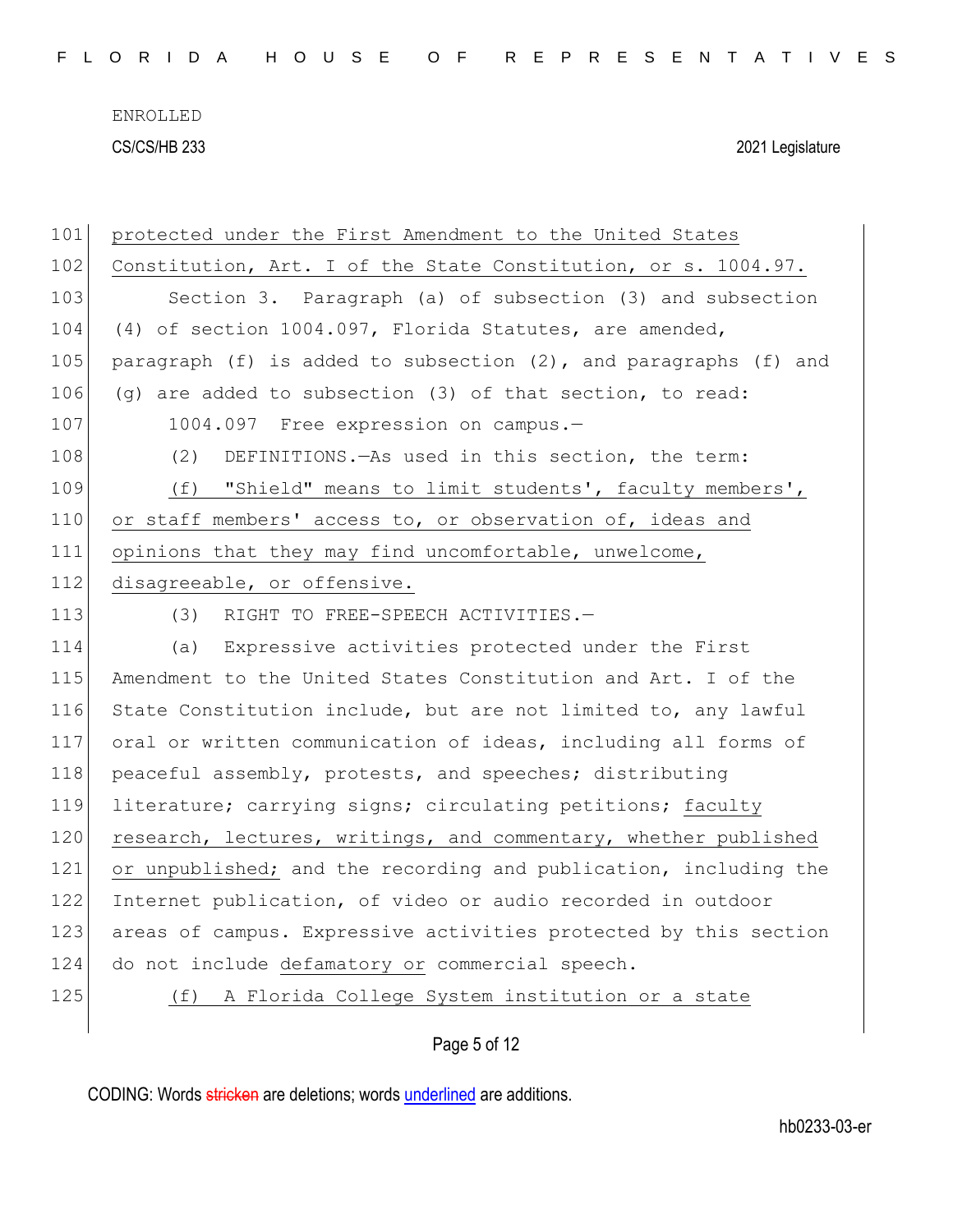|  |  |  |  |  |  |  |  |  |  |  |  |  |  | FLORIDA HOUSE OF REPRESENTATIVES |  |  |  |  |  |  |  |  |  |  |  |  |  |  |  |  |
|--|--|--|--|--|--|--|--|--|--|--|--|--|--|----------------------------------|--|--|--|--|--|--|--|--|--|--|--|--|--|--|--|--|
|--|--|--|--|--|--|--|--|--|--|--|--|--|--|----------------------------------|--|--|--|--|--|--|--|--|--|--|--|--|--|--|--|--|

| 126 | university may not shield students, faculty, or staff from      |
|-----|-----------------------------------------------------------------|
| 127 | expressive activities.                                          |
| 128 | (g) Notwithstanding s. 934.03 and subject to the                |
| 129 | protections provided in the Family Educational Rights and       |
| 130 | Privacy Act of 1974, 20 U.S.C. s. 1232g and ss. 1002.22 and     |
| 131 | 1002.225, a student may record video or audio of class lectures |
| 132 | for their own personal educational use, in connection with a    |
| 133 | complaint to the public institution of higher education where   |
| 134 | the recording was made, or as evidence in, or in preparation    |
| 135 | for, a criminal or civil proceeding. A recorded lecture may not |
| 136 | be published without the consent of the lecturer.               |
| 137 | CAUSE OF ACTION. - A person injured by a violation of<br>(4)    |
| 138 | whose expressive rights are violated by an action prohibited    |
| 139 | under this section may bring an action:                         |
| 140 | Against a public institution of higher education based<br>(a)   |
| 141 | on the violation of the individual's expressive rights in a     |
| 142 | court of competent jurisdiction to obtain declaratory and       |
| 143 | injunctive relief and may be entitled to damages plus court     |
| 144 | costs and reasonable attorney fees, which may only be paid from |
| 145 | nonstate funds, reasonable court costs, and attorney fees.      |
| 146 | (b) Against a person who has published video or audio           |
| 147 | recorded in a classroom in violation of paragraph (3) (g) in a  |
| 148 | court of competent jurisdiction to obtain declaratory and       |
| 149 | injunctive relief and may be entitled to damages plus court     |
| 150 | costs and reasonable attorney fees, with the total recovery not |
|     |                                                                 |

Page 6 of 12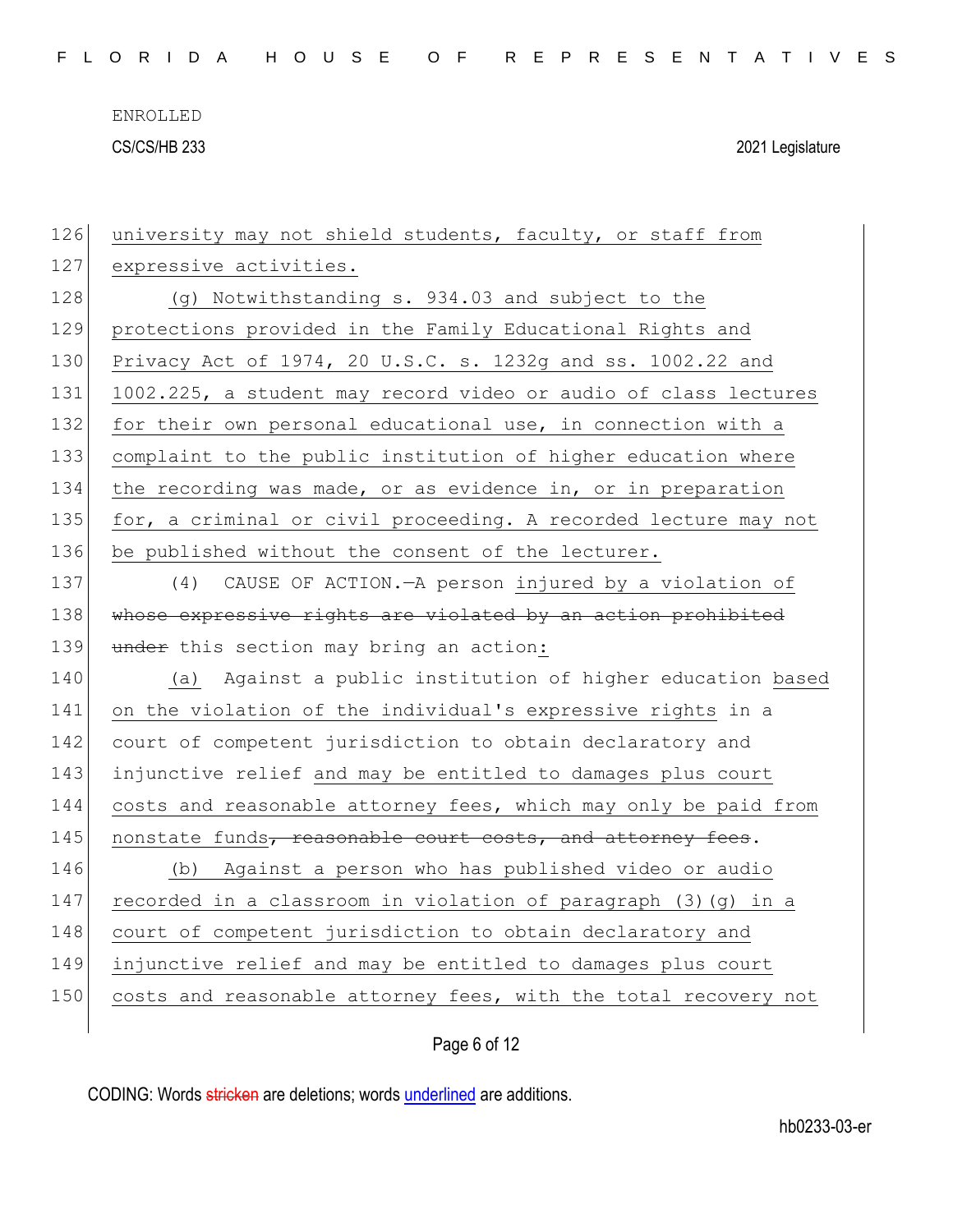F L O R I D A H O U S E O F R E P R E S E N T A T I V E S

ENROLLED CS/CS/HB 233 2021 Legislature

| 151 | to exceed \$200,000.                                             |
|-----|------------------------------------------------------------------|
| 152 | Section 4. Paragraph (d) is added to subsection (4) of           |
| 153 | section 1004.26, Florida Statutes, to read:                      |
| 154 | 1004.26 University student governments.-                         |
| 155 | (4)                                                              |
| 156 | Notwithstanding any other provision of law, each<br>(d)          |
| 157 | student government shall adopt internal procedures providing an  |
| 158 | elected or appointed officer of the student government who has   |
| 159 | been disciplined, suspended, or removed from office, the right   |
| 160 | to directly appeal such decision to the vice president of        |
| 161 | student affairs or other senior university administrator         |
| 162 | designated to hear such appeals. The internal procedures shall   |
| 163 | not condition the exercise of such right on the consideration or |
| 164 | decision of any student panel, including, but not limited to,    |
| 165 | any student judiciary, or place any condition precedent on the   |
| 166 | exercise of such right granted by this paragraph.                |
| 167 | Section 5. Section 1006.60, Florida Statutes, is amended         |
| 168 | to read:                                                         |
| 169 | 1006.60 Codes of conduct; disciplinary measures; authority       |
| 170 | to adopt rules or regulations.-                                  |
| 171 | The State Board of Education and the Board of<br>(1)             |
| 172 | Governors, respectively, shall require, each Florida College     |
| 173 | System institution to may adopt, by rule, and each state         |
| 174 | university to may adopt, by regulation, codes of conduct and     |
| 175 | appropriate penalties for violations of rules or regulations by  |
|     |                                                                  |

## Page 7 of 12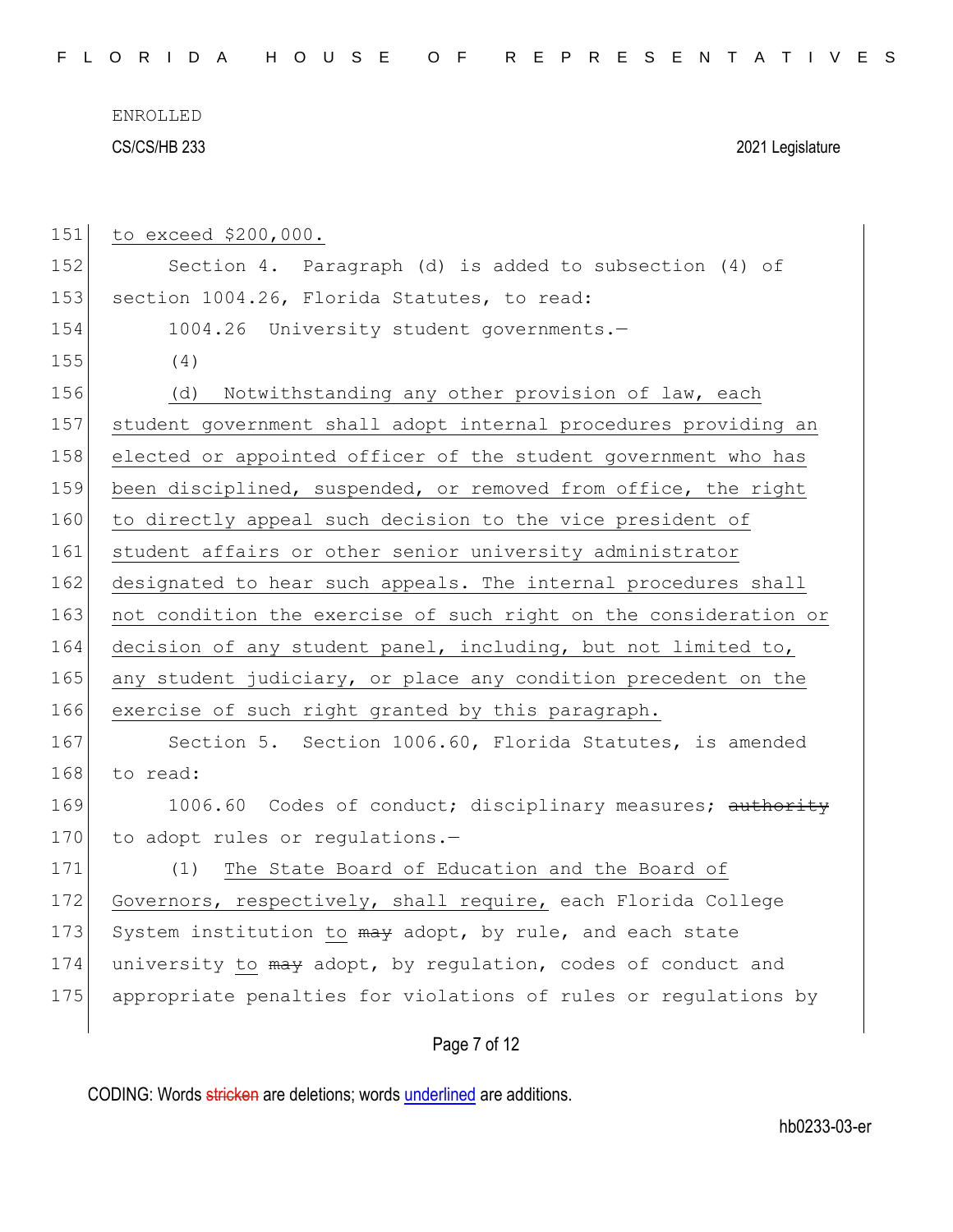176 students, to be administered by the institution. Such penalties, 177 unless otherwise provided by law, may include: reprimand; 178 restitution; fines; withholding of diplomas or transcripts 179 pending compliance with rules or regulations, completion of any 180 student judicial process or sanction, or payment of fines; 181 restrictions on the use of or removal from campus facilities; 182 community service; educational requirements; and the imposition 183 of probation, suspension, dismissal, or expulsion. 184 (2) The State Board of Education and the Board of 185 Governors, respectively, shall require, each Florida College 186 System institution to  $\frac{m}{y}$  adopt, by rule, and each state 187 university to may adopt, by regulation, a code of conduct and 188 appropriate penalties for violations of rules or regulations by 189 student organizations, to be administered by the institution. 190 Such penalties, unless otherwise provided by law, may include: 191 reprimand; restitution; suspension, cancellation, or revocation 192 of the registration or official recognition of a student 193 organization; and restrictions on the use of, or removal from, 194 campus facilities. 195 (3) The codes of conduct shall be published on the Florida 196 College System institution's or state university's website, 197 protect the rights of all students, and, at minimum, provide the 198 following due process protections to students and student

- 199 organizations:
- 

200 (a) The right to timely written notice. The code must

Page 8 of 12

CODING: Words stricken are deletions; words underlined are additions.

hb0233-03-er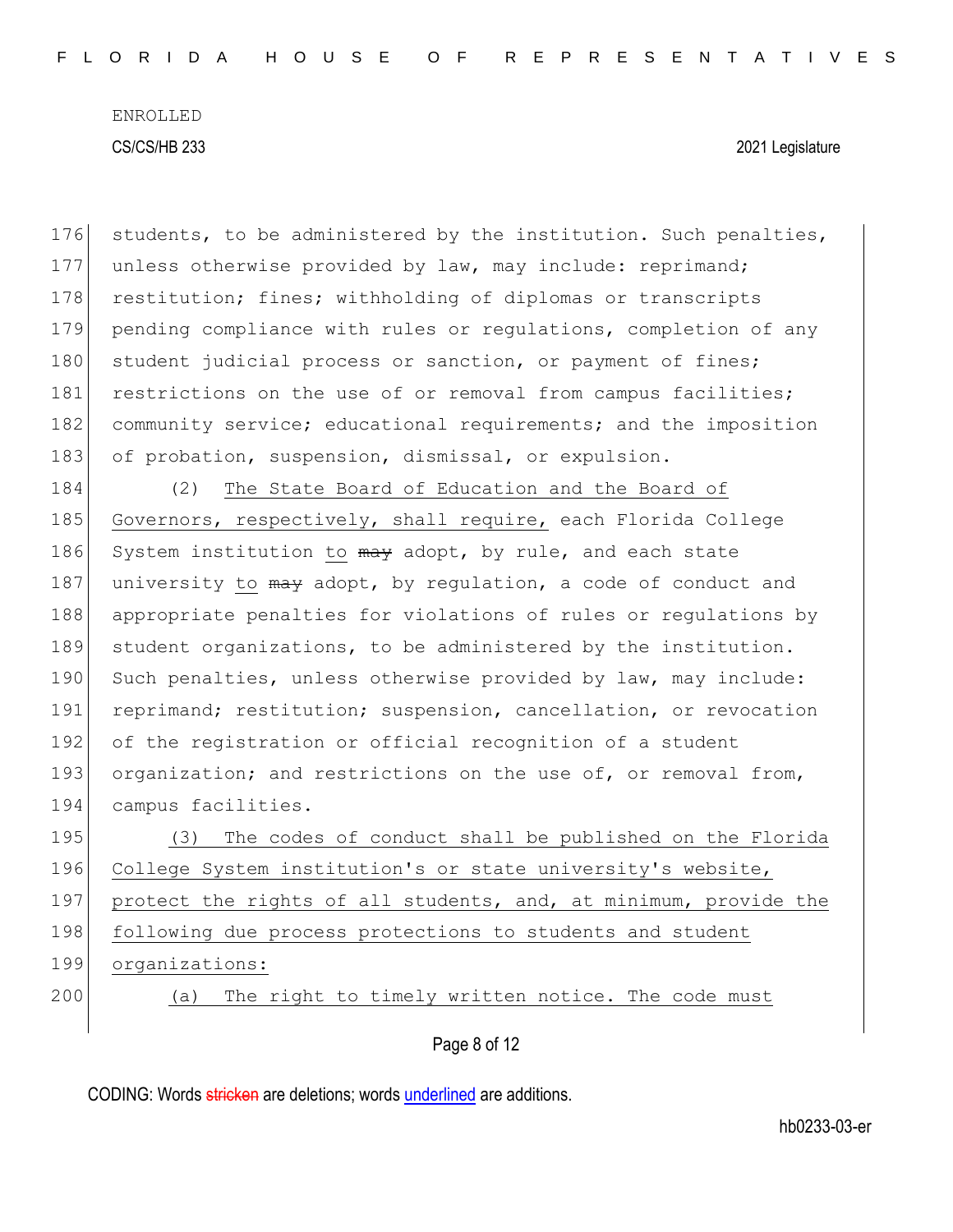| 201 | require that the institution or university provide a student or  |
|-----|------------------------------------------------------------------|
| 202 | student organization with timely written notice of the student's |
| 203 | or student organization's alleged violation of the code of       |
| 204 | conduct. The notice must include sufficient detail and be        |
| 205 | provided with sufficient time to prepare for any disciplinary    |
| 206 | proceeding.                                                      |
| 207 | The written notice must include the allegations to be<br>1.      |
| 208 | investigated, the citation to the specific provision of the code |
| 209 | of conduct at issue, the process to be used in determining       |
| 210 | whether a violation has occurred and associated rights, and the  |
| 211 | date, time, and location of the disciplinary proceeding.         |
| 212 | The written notice is considered timely if it is<br>2.           |
| 213 | provided at least 7 business days before the disciplinary        |
| 214 | proceeding and may be provided by delivery to the student's      |
| 215 | institutional e-mail address, and if the student is under 18     |
| 216 | years of age, to the student's parent or to the student          |
| 217 | organization's e-mail address.                                   |
| 218 | 3. At least 5 business days before the disciplinary              |
| 219 | proceeding, the institution or university must provide the       |
| 220 | student or student organization with:                            |
| 221 | A listing of all known witnesses that have provided, or<br>а.    |
| 222 | will provide, information against the student or student         |
| 223 | organization.                                                    |
| 224 | b. All known information relating to the allegation,             |
| 225 | including inculpatory and exculpatory information.               |
|     |                                                                  |

Page 9 of 12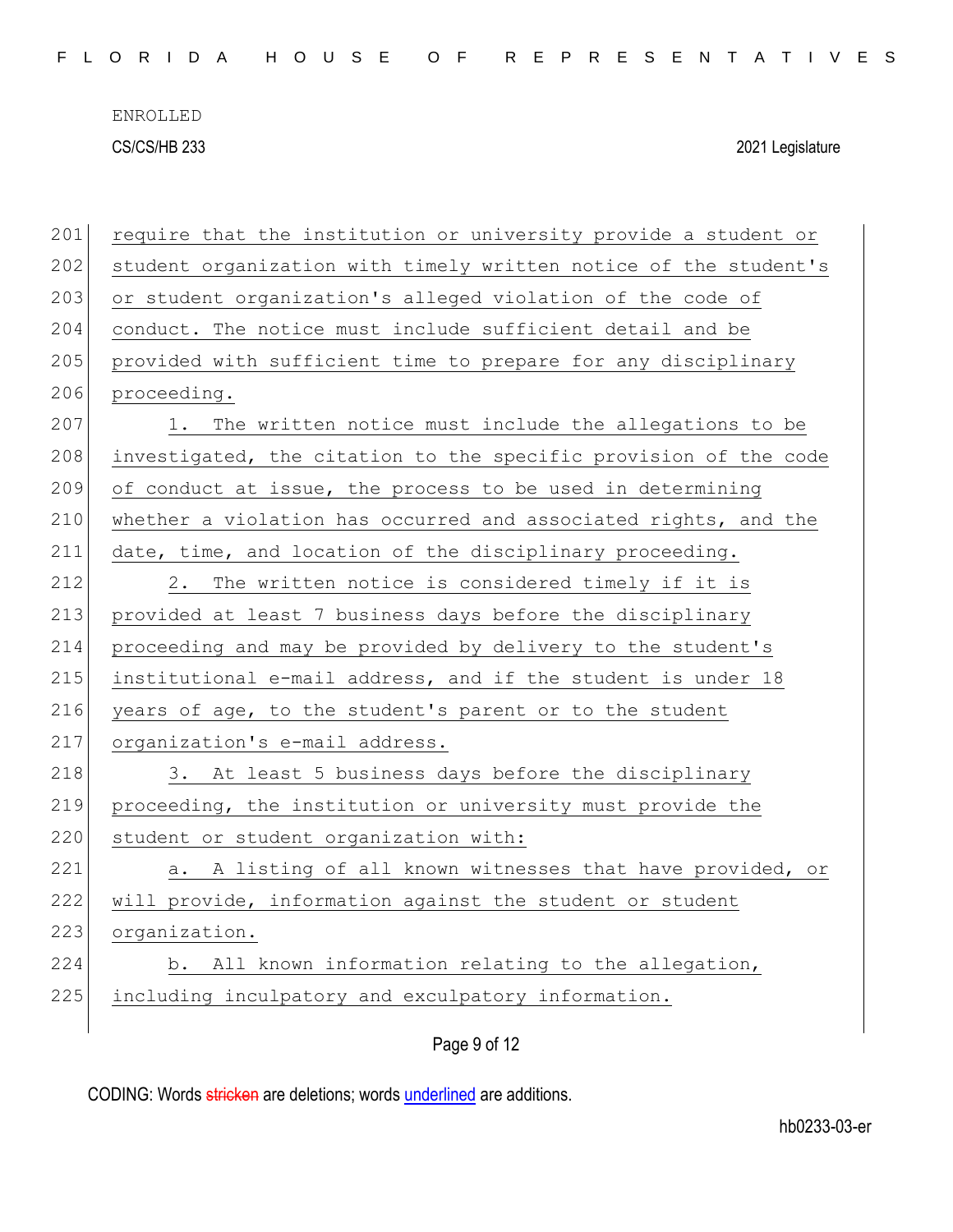F L O R I D A H O U S E O F R E P R E S E N T A T I V E S

ENROLLED CS/CS/HB 233 2021 Legislature

| 226 | The right to a presumption that no violation occurred.<br>(b)    |
|-----|------------------------------------------------------------------|
| 227 | The institution has the burden to prove, by a preponderance of   |
| 228 | the evidence, that a violation has taken place. Preponderance of |
| 229 | the evidence means that the information presented supports the   |
| 230 | finding that it is more likely than not that the violation of    |
| 231 | the code of conduct was committed by the student or student      |
| 232 | organization.                                                    |
| 233 | (c) The right to an impartial hearing officer.                   |
| 234 | (d) The right against self-incrimination and the right to        |
| 235 | remain silent. Such silence may not be used against the student  |
| 236 | or student organization.                                         |
| 237 | (e) The right to present relevant information and question       |
| 238 | witnesses.                                                       |
| 239 | The right to an advisor or advocate who may not serve<br>(f)     |
| 240 | in any other role, including as an investigator, decider of      |
| 241 | fact, hearing officer, member of a committee or panel convened   |
| 242 | to hear or decide the charge, or any appeal.                     |
| 243 | The right to have an advisor, advocate, or legal<br>(q)          |
| 244 | representative, at the student's or student organization's own   |
| 245 | expense, present at any proceeding, whether formal or informal.  |
| 246 | Such person may directly participate in all aspects of the       |
| 247 | proceeding, including the presentation of relevant information   |
| 248 | and questioning of witnesses.                                    |
| 249 | The right to appeal the final decision of the hearing<br>(h)     |
| 250 | officer, or any committee or panel, directly to the vice         |
|     |                                                                  |

Page 10 of 12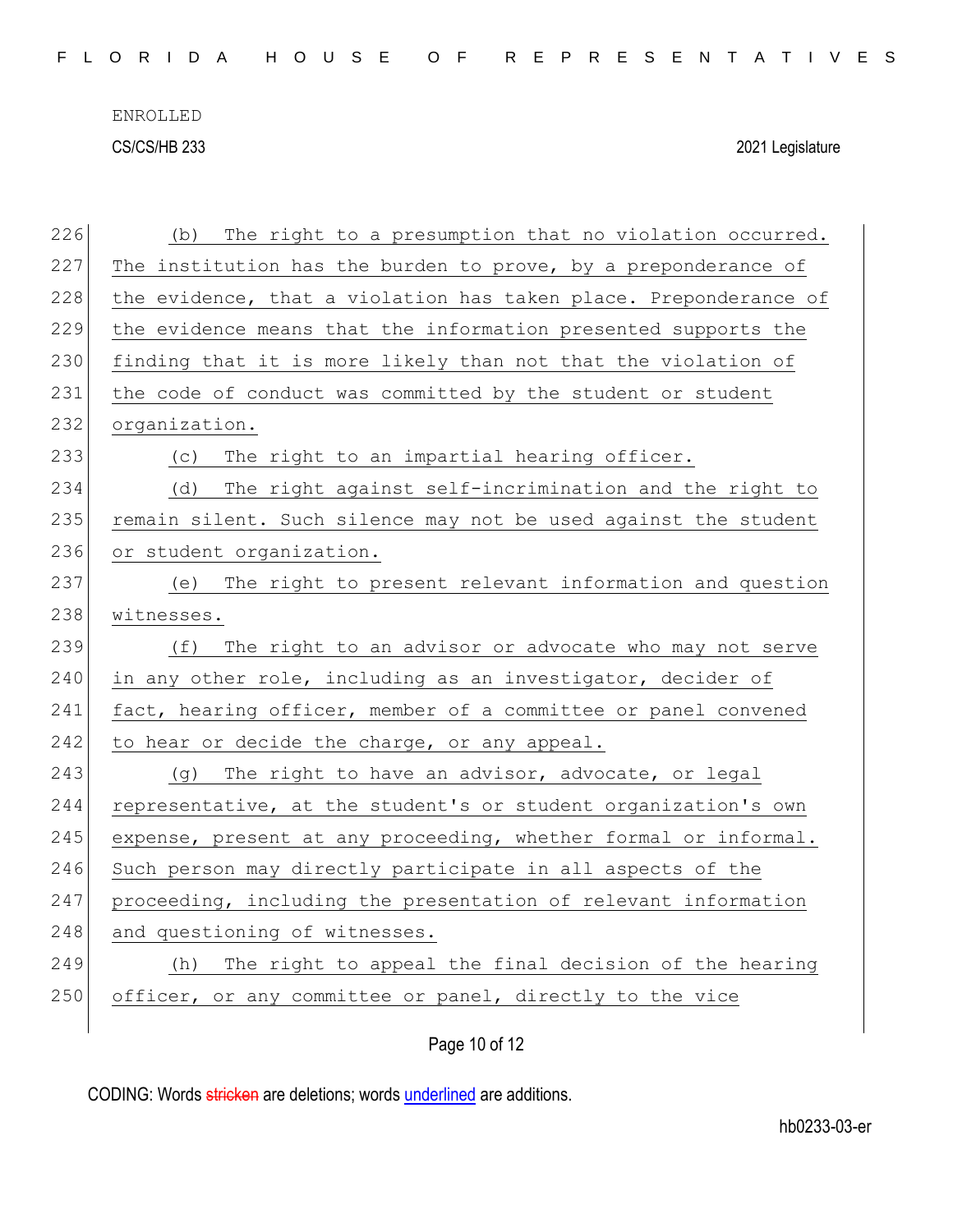ENROLLED

CS/CS/HB 233 2021 Legislature

251 president of student affairs, or any other senior administrator 252 designated by the code of conduct, who must hear the appeal and 253 render a final decision. The vice president of student affairs 254 or person designated by the code of conduct to hear the appeal 255 may not have directly participated in any other proceeding 256 related to the charged violation. 257 (i) The right to an accurate and complete record of every 258 disciplinary proceeding relating to the charged violation of the 259 code, including record of any appeal, to be made, preserved, and 260 available for copying upon request by the charged student or 261 student organization. 262 (j) A provision setting a time limit for charging a 263 student or student organization with a violation of the code of 264 conduct, and a description of those circumstances in which that 265 time limit may be extended or waived. 266  $(4)$   $(3)$  Sanctions authorized by such codes of conduct may 267 be imposed only for acts or omissions in violation of rules or 268 regulations adopted by the institution, including rules or 269 regulations adopted under this section, rules of the State Board 270 of Education, rules or regulations of the Board of Governors 271 regarding the State University System, county and municipal 272 ordinances, and the laws of this state, the United States, or 273 any other state. 274 (5)<del>(4)</del> Each Florida College System institution may

Page 11 of 12

275 establish and adopt, by rule, and each state university may

CODING: Words stricken are deletions; words underlined are additions.

hb0233-03-er